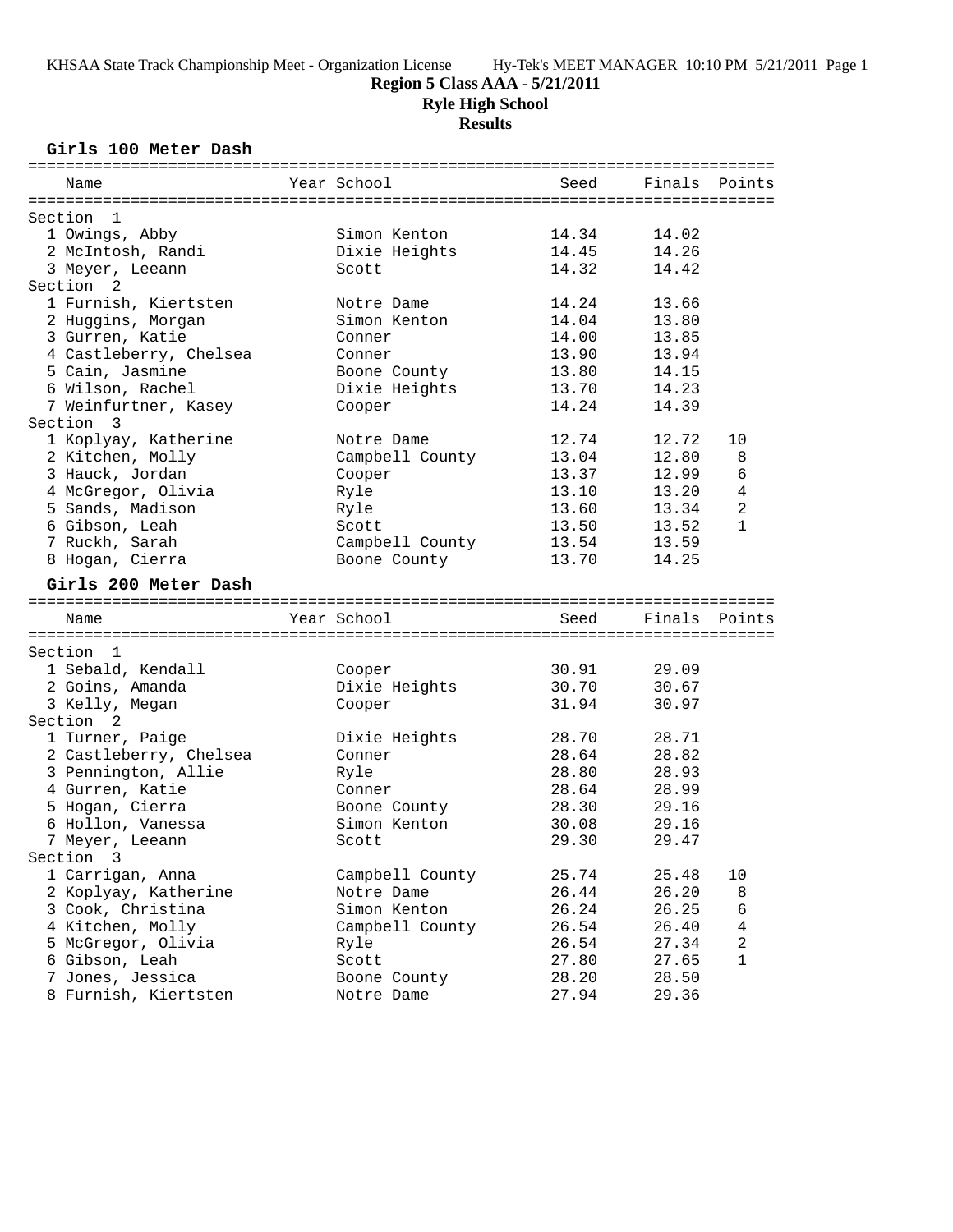**Region 5 Class AAA - 5/21/2011**

**Ryle High School**

**Results**

### **Girls 400 Meter Dash**

|         | Name                            | Year School                     | Seed               | Finals Points      |                |
|---------|---------------------------------|---------------------------------|--------------------|--------------------|----------------|
|         |                                 |                                 |                    |                    |                |
| Section | 1                               |                                 |                    |                    |                |
|         | 1 Kelly, Megan                  | Cooper                          | 1:12.24            | 1:11.67            |                |
|         | 2 Martin, Jessica               | Scott                           | 1:17.49            | 1:14.70            |                |
|         | 3 Krauth, Olivia                | Scott                           | 1:17.68            | 1:18.40            |                |
|         | Section <sub>2</sub>            |                                 |                    |                    |                |
|         | 1 Johnson, Darrian              | Notre Dame                      | 1:06.94            | 1:05.70            |                |
|         | 2 Furnish, Kiertsten            | Notre Dame                      | 1:07.20            | 1:07.01            |                |
|         | 3 Gambrel, Taylor               | Conner                          | 1:08.70            | 1:07.95            |                |
|         | 4 Howard, Kaitlyn               | Grant County                    | 1:08.63            | 1:08.85            |                |
|         | 5 Noel, Halle                   | Conner                          | 1:10.00            | 1:12.23            |                |
|         | Section 3                       |                                 |                    |                    |                |
|         | 1 Carrigan, Anna                | Campbell County                 | 57.94              | 57.95              | 10             |
|         | 2 Cook, Christina               | Simon Kenton                    | 58.94              | 58.45              | 8<br>6         |
|         | 3 Ochs, Anna<br>4 Roaden, Faith | Dixie Heights                   | 59.30              | 1:00.46            | 4              |
|         | 5 Jutzi, Ashley                 | Campbell County<br>Boone County | 1:03.14<br>1:03.24 | 1:03.96<br>1:04.72 | 2              |
|         | 6 Perdue, Chelsea               | Dixie Heights                   | 1:02.70            | 1:05.51            | $\mathbf{1}$   |
|         | 7 Johnson, Meredith             | Ryle                            | 1:05.00            | 1:06.42            |                |
|         | 8 Pennington, Katie             | Ryle                            | 1:06.00            | 1:10.23            |                |
|         |                                 |                                 |                    |                    |                |
|         | Girls 800 Meter Run             |                                 |                    |                    |                |
|         | Name                            | Year School                     | Seed               | Finals             | Points         |
|         |                                 |                                 |                    |                    |                |
| Section | $\mathbf{1}$                    |                                 |                    |                    |                |
|         | 1 Dreyer, Carolynn              | Campbell County                 | 2:32.15            | 2:25.83            | 10             |
|         | 2 Schutzman, Brenna             | Notre Dame                      | 2:28.24            | 2:26.27            | 8              |
|         | 3 Robinson, Taylor              | Campbell County                 | 2:25.20            | 2:27.14            | 6              |
|         | 4 Moore, Sarah                  | Dixie Heights                   | 2:33.44            | 2:30.49            | $\overline{4}$ |
|         | 5 List, Mary                    | Notre Dame                      | 2:29.74            | 2:34.70            | $\overline{a}$ |
|         | 6 Tekulve, Ally                 | Dixie Heights                   | 2:33.10            | 2:35.97            | $\mathbf{1}$   |
|         | 7 Hameidan, Lena                | Boone County                    | 2:37.80            | 2:36.11            |                |
|         | 8 Blystone, Ashley              | Boone County                    | 2:41.00            | 2:36.22            |                |
|         | 9 Kisker, Sophie                | Ryle                            | 2:36.00            | 2:37.66            |                |
|         | 10 Cook, Madison                | Conner                          | 2:34.70            | 2:38.30            |                |
|         | 11 Jones, Jacqueline            | Ryle                            | 2:34.00            | 2:39.34            |                |
|         | 12 Egger, Karina                | Cooper                          | 2:40.34            | 2:43.35            |                |
|         | 13 Gurley, Dulci                | Scott                           | 2:45.29            | 2:43.87            |                |
|         | 14 Carter, Kristen              | Scott                           | 2:41.67            | 2:44.89            |                |
|         | 15 Prather, Gabby               | Cooper                          | 2:54.32            | 2:48.80            |                |
|         | 16 Reed, Kory                   | Grant County                    | 2:55.28            | 2:50.98            |                |
|         | 17 Graham, Caitlin              | Simon Kenton                    | 2:50.10            | 2:54.78            |                |
|         | 18 Wilson, Jade                 | Conner                          | 2:53.20            | 2:55.74            |                |
|         | 19 Howard, Kaitlyn              | Grant County                    | 2:48.89            | 2:57.08            |                |
|         | 20 Damico, Emily                | Simon Kenton                    | 3:01.80            | 3:01.20            |                |
|         | Girls 1600 Meter Run            |                                 |                    |                    |                |
|         | Name                            | Year School                     | Seed               | Finals             | Points         |
|         |                                 |                                 |                    |                    |                |
|         | 1 List, Mary                    | Notre Dame                      | 5:23.90            | 5:23.74            | 10             |
|         | 2 Gonzales, Gabby               | Ryle                            | 5:26.00            | 5:26.41            | 8              |
|         | 3 Robinson, Taylor              | Campbell County                 | 5:29.70            | 5:34.33            | 6              |
|         |                                 |                                 |                    |                    |                |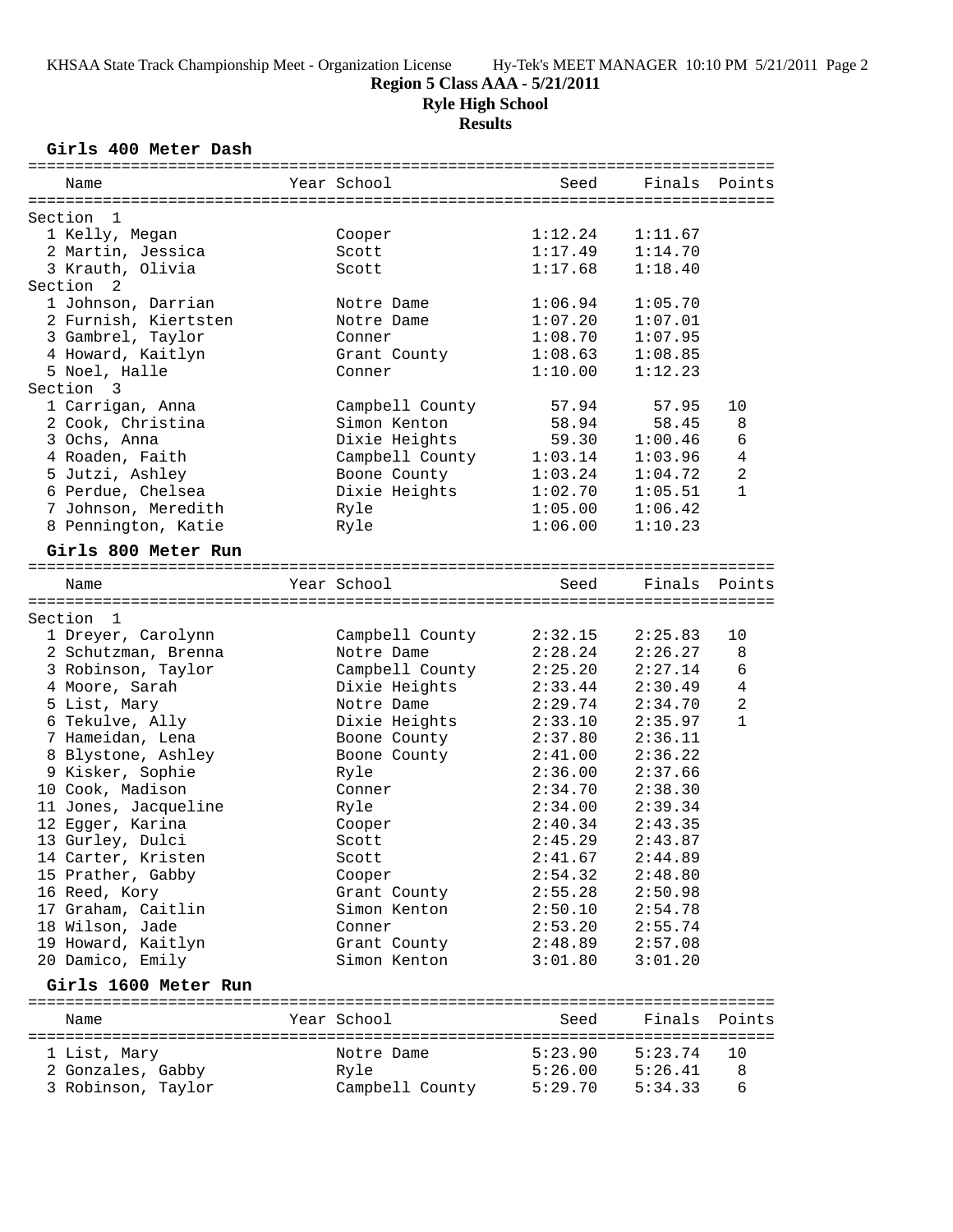**Region 5 Class AAA - 5/21/2011**

**Ryle High School**

**Results**

| Girls 1600 Meter Run    |                 |          |          |                |
|-------------------------|-----------------|----------|----------|----------------|
| 4 Volpenhein, Paige     | Boone County    | 5:41.44  | 5:41.16  | 4              |
| 5 Hester, Mackenzie     | Simon Kenton    | 5:42.44  | 5:42.11  | 2              |
| 6 Bales, Jensen         | Ryle            | 5:42.00  | 5:43.03  | $\mathbf{1}$   |
| 7 Hansen, Amy           | Notre Dame      | 5:38.75  | 5:43.39  |                |
| 8 Nealy, Samantha       | Campbell County | 6:06.30  | 5:53.86  |                |
| 9 Egger, Karina         | Cooper          | 6:00.01  | 6:05.12  |                |
| 10 Scribner, Atavia     | Scott           | 6:13.33  | 6:14.49  |                |
| 11 Laake, Sarah         | Conner          | 6:07.00  | 6:15.89  |                |
| 12 Graham, Caitlin      | Simon Kenton    | 6:17.81  | 6:22.79  |                |
| 13 Dewar, Shelly        | Conner          | 5:58.00  | 6:25.34  |                |
| 14 Kitinic, Brianna     | Scott           | 6:28.90  | 6:32.25  |                |
| 15 Reed, Kory           | Grant County    | 6:43.05  | 6:40.72  |                |
| 16 Brown, Caitlin       | Dixie Heights   | 6:34.60  | 6:50.04  |                |
| 17 Hackman, Emily       | Dixie Heights   | 7:15.84  | 7:15.84  |                |
| Girls 3200 Meter Run    |                 |          |          |                |
|                         |                 |          |          |                |
| Name                    | Year School     | Seed     | Finals   | Points         |
| 1 Gonzales, Gabby       | Ryle            | 11:10.00 | 11:58.64 | 10             |
| 2 Rose, Haylee          | Campbell County | 12:03.20 | 12:22.53 | 8              |
| 3 Volpenhein, Paige     | Boone County    | 12:25.60 | 12:30.66 | 6              |
| 4 Stenger, Morgan       | Notre Dame      | 12:22.40 | 12:44.71 | 4              |
| 5 Bluford, Erica        | Dixie Heights   | 12:37.70 | 12:51.56 | $\overline{a}$ |
| 6 Dragan, Ashley        | Cooper          | 12:42.25 | 12:56.39 | $\mathbf{1}$   |
| 7 Green, Sklyer         | Notre Dame      | 12:39.82 | 13:01.12 |                |
| 8 Radenhausen, Lauren   | Scott           | 14:05.10 | 13:02.23 |                |
| 9 Bales, Jensen         | Ryle            | 12:29.00 | 13:06.76 |                |
| 10 Jehn, Natalie        | Scott           | 12:58.65 | 13:30.50 |                |
| 11 Hutchison, Courtney  | Dixie Heights   | 13:10.41 | 13:59.72 |                |
| 12 Leach, Hayley        | Grant County    | 13:13.99 | 14:32.72 |                |
| 13 Laake, Sarah         | Conner          | 13:23.00 | 15:07.82 |                |
| Girls 100 Meter Hurdles |                 |          |          |                |
|                         |                 |          |          |                |
| Name                    | Year School     | Seed     | Finals   | Points         |
| 1 Buck, Jena            | Conner          | 20.30    | 18.88    |                |
| 2 Due, Emma             | Simon Kenton    | 20.04    | 21.29    |                |
| Section<br>2            |                 |          |          |                |
| 1 Sands, Madison        | Ryle            | 18.44    | 17.22    | 2              |
| 2 Ikarashi, Seira       | Ryle            | 18.04    | 17.75    |                |
| 3 Sowder, Vivian        | Scott           | 18.00    | 18.08    |                |
| 4 Macke, Lauren         | Campbell County | 18.24    | 18.50    |                |
| 5 Williamson, Sheila    | Scott           | 18.10    | 18.59    |                |
| 6 Gilven, Morgan        | Simon Kenton    | 19.54    | 19.83    |                |
| Section 3               |                 |          |          |                |
| 1 Jones, Jessica        | Boone County    | 17.17    | 15.78    | 10             |
| 2 Berkley, Kennedy      | Campbell County | 16.34    | 16.06    | 8              |
| 3 Zembrodt, Katie       | Notre Dame      | 16.74    | 16.69    | 6              |
| 4 McMonagle, Brianna    | Boone County    | 16.84    | 16.72    | $\overline{4}$ |
| 5 Terlep, Ellie         | Cooper          | 17.62    | 17.38    | $\mathbf{1}$   |
| 6 Turner, Brittney      | Dixie Heights   | 17.70    | 17.54    |                |
| 7 Jennings, Katie       |                 | 17.94    |          |                |
|                         | Dixie Heights   |          | 17.88    |                |
| 7 Fannon, Cierra        | Grant County    | 17.84    | 17.88    |                |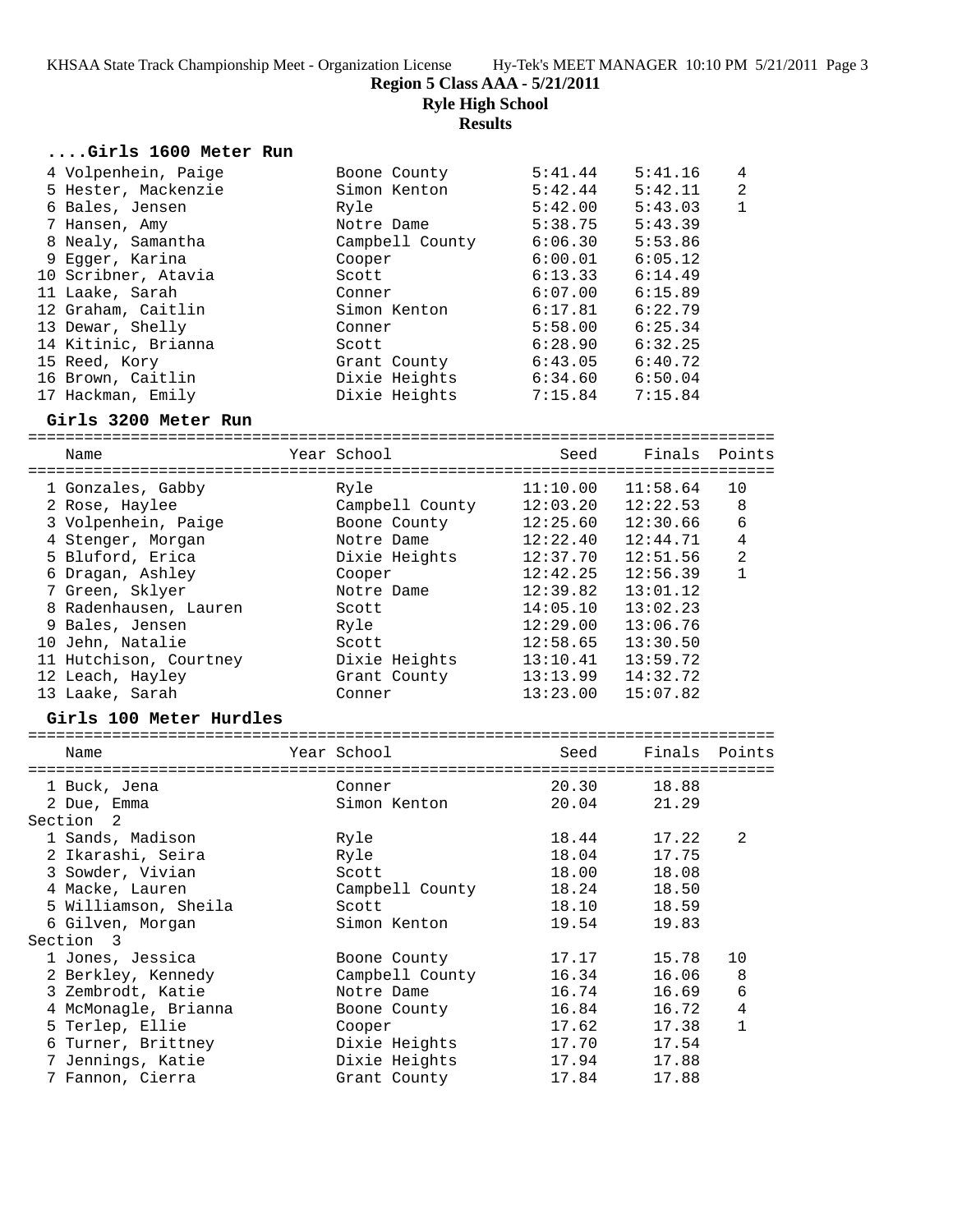# **Region 5 Class AAA - 5/21/2011**

**Ryle High School**

#### **Results**

## **Girls 300 Meter Hurdles**

| Name                      | Year School         | Seed  | Finals Points |                |
|---------------------------|---------------------|-------|---------------|----------------|
|                           |                     |       |               |                |
| Section<br>2              |                     |       |               |                |
| 1 Fannon, Cierra          | Grant County        | 54.51 | 53.49         |                |
| 2 Turner, Brittney        | Dixie Heights       | 51.40 | 53.97         |                |
| 3 Buck, Jena              | Conner              | 56.04 | 55.03         |                |
| 4 Buhler, Natasha         | Ryle                | 55.00 | 55.26         |                |
| 5 Weinfurtner, Kasey      | Cooper              | 54.84 | 55.96         |                |
| 6 Schulte, Meredith       | Notre Dame          | 56.24 | 56.29         |                |
| 7 Kelly, Katie            | Cooper              | 59.08 | 57.24         |                |
| Section 3                 |                     |       |               |                |
| 1 Heilman, Christina      | Campbell County     | 45.54 | 47.20         | 10             |
| 2 Zembrodt, Katie         | Notre Dame          | 47.04 | 47.98         | 8              |
| 3 Funke, Alexis           | Boone County        | 49.74 | 49.20         | 6              |
| 4 Sowder, Vivian          | Scott               | 49.10 | 49.50         | 4              |
| 5 Buckler, Brooke         | Campbell County     | 50.17 | 50.48         | $\overline{2}$ |
| 6 Jones, Jessica          | Boone County        | 50.14 | 50.77         | $\mathbf{1}$   |
| 7 Sands, Madison          | Ryle                | 50.40 | 51.19         |                |
| 8 Witherall, Jamie        | Dixie Heights       | 51.30 | 51.80         |                |
|                           |                     |       |               |                |
| Girls 4x100 Meter Relay   |                     |       |               |                |
|                           |                     |       |               |                |
| School                    |                     | Seed  | Finals        | Points         |
|                           |                     |       |               |                |
| Section 1                 |                     |       |               |                |
| 1 Simon Kenton<br>'' A '  |                     | 55.14 | 55.81         |                |
| 1) Due, Emma              | 2) Gilven, Morgan   |       |               |                |
| 3) Huggins, Morgan        | 4) Owings, Abby     |       |               |                |
| 5) Haggard, Alexis        | 6) Hollon, Vanessa  |       |               |                |
| 7) Abel, Karley           | 8) Baker, Kelsey    |       |               |                |
| Section<br>$\overline{2}$ |                     |       |               |                |
| 1 Campbell County 'A'     |                     | 51.64 | 51.98         | 10             |
| 1) Heilman, Christina     | 2) Kitchen, Molly   |       |               |                |
| 3) Macke, Lauren          | 4) Ruckh, Sarah     |       |               |                |
| 5) Carrigan, Anna         | 6) Berkley, Kennedy |       |               |                |
| 7) Rauch, Megan           | 8) Buckler, Brooke  |       |               |                |
| 2 Dixie Heights 'A'       |                     | 53.20 | 52.83         | 8              |
| 1) Turner, Brittney       | 2) Ochs, Anna       |       |               |                |
| 3) Perdue, Chelsea        | 4) Conti, Mary      |       |               |                |
| 5) Wilson, Rachel         | 6) Turner, Paige    |       |               |                |
| 7) Witherall, Jamie       | 8) McIntosh, Randi  |       |               |                |
| 3 Ryle 'A'                |                     | 53.50 | 52.86         | 6              |
| 1) Behne, Sarah           | 2) McGregor, Olivia |       |               |                |
| 3) Pennington, Allie      | 4) Sands, Madison   |       |               |                |
| 5) Kolkmeyer, Claire      | 6) Stewart, Kaitlyn |       |               |                |
| 4 Cooper 'A'              |                     | 53.54 | 53.67         | 4              |
| 1) Weinfurtner, Kasey     | 2) Sebald, Kendall  |       |               |                |
| 3) Deaton, Brandy         | 4) Hauck, Jordan    |       |               |                |
| 5) Goessling, Olivia      | 6) Gregory, Kelsey  |       |               |                |
| 7) Patton, Dawn           | 8) Terlep, Ellie    |       |               |                |
| 5 Boone County 'A'        |                     | 53.64 | 53.89         | 2              |
| 1) Cain, Jasmine          | 2) Abdon, Kaitlyn   |       |               |                |
| 3) Hogan, Cierra          | 4) Abbott, Jenna    |       |               |                |
| 5) Jones, Jessica         | 6) Jutzi, Ashley    |       |               |                |
| 7) Rice, Valorie          | 8)                  |       |               |                |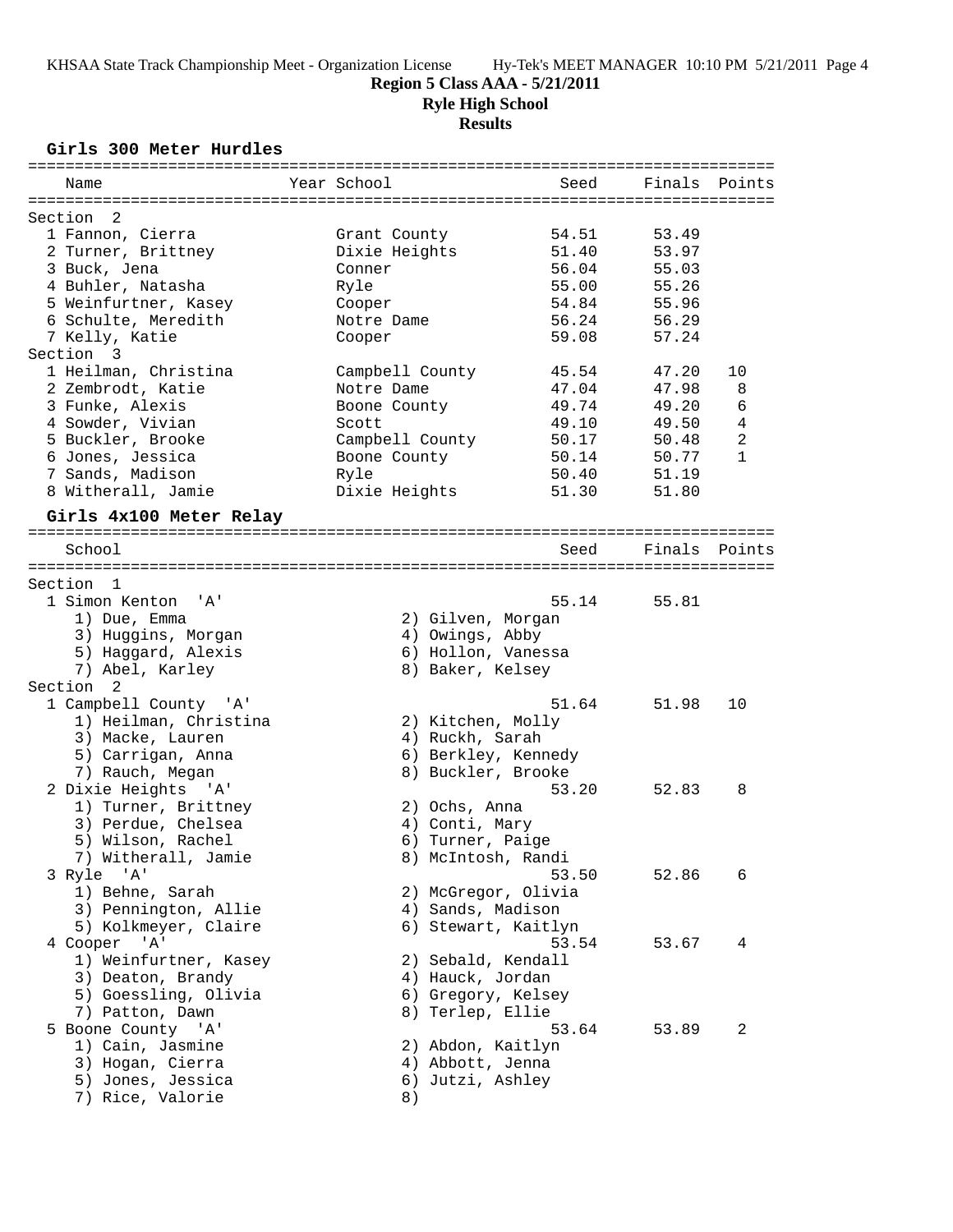**Region 5 Class AAA - 5/21/2011**

**Ryle High School**

# **Results**

| Girls 4x100 Meter Relay |                          |
|-------------------------|--------------------------|
| 6 Notre Dame<br>' A '   | 51.24<br>54.01<br>1      |
| 1) Staat, Emily         | 2) Furnish, Kiertsten    |
| 3) Bramlage, Leah       | 4) Bramlage, Jamie       |
| 5) Zembrodt, Katie      | 6) Koplyay, Katherine    |
| 7) Johnson, Darrian     | 8) Shelton, Heather      |
| 7 Scott 'A'             | 53.34<br>54.07           |
| 1) Meyer, Leeann        | 2) Bell, Katie           |
| 3) Sowder, Vivian       | 4) Gibson, Leah          |
| 5) Saner, Trinity       | 6) Kallmeyer, Holly      |
| 7) Dixon, Hanna         | 8) Williamson, Sheila    |
| 8 Conner 'A'            | 54.60<br>55.13           |
| 1) Gurren, Katie        | 2) Fields, Melissa       |
| 3) Clark, Maggie        | 4) Castleberry, Chelsea  |
| 5) Buck, Jena           | 6) Panella, Olivia       |
| 7) Campbell, Emily      | 8) Boelter, Rian         |
| Girls 4x200 Meter Relay |                          |
|                         |                          |
| School                  | Finals<br>Seed<br>Points |
|                         |                          |
| Section 1               |                          |
| 1 Ryle 'A'              | 1:54.70<br>1:53.25<br>1  |
| 1) Behne, Sarah         | 2) Pennington, Allie     |
| 3) McGregor, Olivia     | 4) Kolkmeyer, Claire     |
| 5) Stewart, Kaitlyn     | 6)                       |
| 2 Simon Kenton 'A'      | 1:55.42<br>1:53.73       |
| 1) Cook, Christina      | 2) Hester, Mackenzie     |
| 3) Hollon, Vanessa      | 4) Due, Emma             |
| 5) Gilven, Morgan       | 6) Haggard, Alexis       |
| 7) Huggins, Morgan      | 8) Owings, Abby          |
| 3 Conner 'A'            | 1:56.00<br>1:55.05       |
| 1) Gurren, Katie        | 2) Fields, Melissa       |
| 3) Clark, Maggie        | 4) Castleberry, Chelsea  |
| 5) Panella, Olivia      | 6) Buck, Jena            |
| 7) Campbell, Emily      | 8) Boelter, Rian         |
| Section 2               |                          |
| 1 Campbell County 'A'   | 1:45.35<br>1:44.65<br>10 |
| 1) Berkley, Kennedy     | 2) Carrigan, Anna        |
| 3) Heilman, Christina   | 4) Kitchen, Molly        |
| 5) Buckler, Brooke      | 6) Macke, Lauren         |
| 7) Rauch, Megan         | 8) Ruckh, Sarah          |
| 2 Notre Dame 'A'        | 1:46.94<br>1:47.09<br>8  |
| 1) Koplyay, Katherine   | 2) Bramlage, Jamie       |
| 3) Shelton, Heather     | 4) Zembrodt, Katie       |
| 5) Furnish, Kiertsten   | 6) Johnson, Darrian      |
| 7) Bramlage, Leah       | 8) Hemmer, Savannah      |
| 3 Dixie Heights 'A'     | 1:50.20<br>1:48.40<br>6  |
| 1) Ochs, Anna           | 2) Conti, Mary           |
| 3) Turner, Paige        | 4) Perdue, Chelsea       |
| 5) Witherall, Jamie     | 6) Wilson, Rachel        |
| 7) Diamon, Molly        | 8) Turner, Brittney      |
| 4 Boone County 'A'      | 1:52.10<br>1:51.11<br>4  |
| 1) Funke, Alexis        | 2) Abdon, Kaitlyn        |
| 3) Abbott, Jenna        | 4) Jutzi, Ashley         |
|                         |                          |

5) Jones, Jessica 6) Cain, Jasmine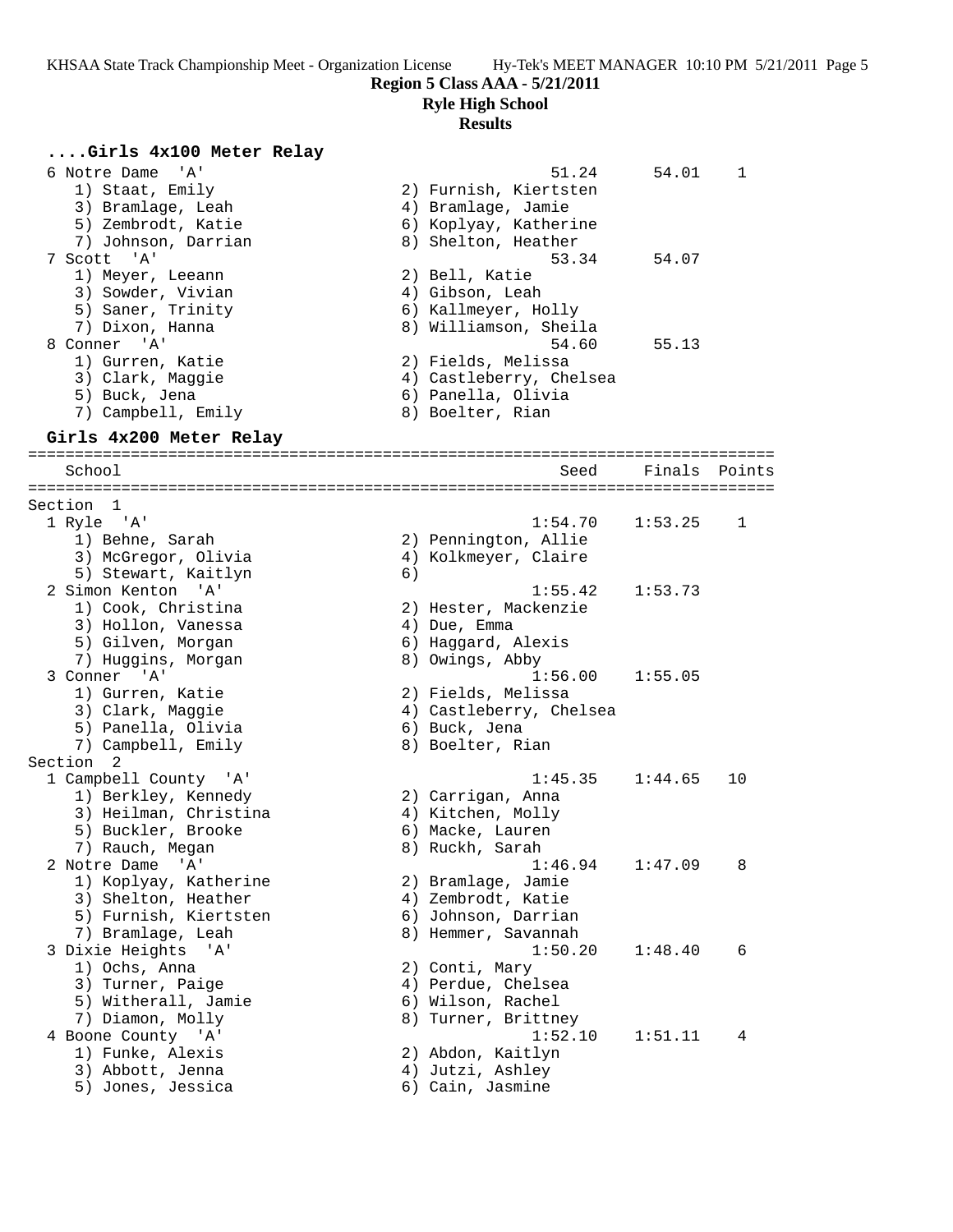# **Ryle High School**

### **Results**

2) Dreyer, Carolynn 4) Roaden, Faith 6) Nealy, Samantha 8) Robinson, Taylor

2) Schutzman, Brenna 4) Bramlage, Jamie 6) Furnish, Kiertsten 8) Zembrodt, Katie

2) Moore, Sarah 4) Perdue, Chelsea 6) Cook, Lindsey 8) Hutchison, Courtney

2) Goessling, Olivia 4) Gregory, Kelsey 6) Dragan, Ashley 8) Sebald, Kendall

2) Baker, Kelsey 4) Hester, Mackenzie 6) Bridges, Abbey 8) Graham, Caitlin

6) McMonagle, Brianna 8) Jones, Jessica

## **....Girls 4x200 Meter Relay**

 7) Hogan, Cierra 8) Rice, Valorie 5 Cooper 'A' 1:53.34 1:51.82 2 1) Goessling, Olivia 2) Patton, Dawn 3) Gregory, Kelsey 4) Hauck, Jordan 5) Weinfurtner, Kasey (6) Deaton, Brandy 7) Sebald, Kendall 8) Egger, Karina 6 Scott 'A' 1:54.60 1:54.18 1) Dixon, Hanna 2) Gibson, Leah 3) Kallmeyer, Holly (4) Meyer, Leeann 5) Saner, Trinity 6) Sowder, Vivian 7) Williamson, Sheila 8) Bell, Katie **Girls 4x400 Meter Relay** ================================================================================ School Seed Finals Points ================================================================================ Section 1

| 1 Conner 'A'          | 4:40.               |
|-----------------------|---------------------|
| 1) Gambrel, Taylor    | 2) Buck, Jena       |
| 3) Clark, Maggie      | 4) Boelter, Rian    |
| 5) Noel, Halle        | 6) Fields, Melissa  |
| Section <sub>2</sub>  |                     |
| 1 Campbell County 'A' | 4:06.               |
| 1) Carrigan, Anna     | 2) Dreyer, Carolynr |
| 3) Heilman, Christina | 4) Roaden, Faith    |
| 5) Macke, Lauren      | 6) Nealy, Samantha  |
| 7) Kitchen, Molly     | 8) Robinson, Taylor |
| 2 Notre Dame 'A'      | 4:10.               |
| 1) Koplyay, Katherine | 2) Schutzman, Brenr |
| 3) Shelton, Heather   | 4) Bramlage, Jamie  |
| 5) Bramlage, Leah     | 6) Furnish, Kiertst |
| 7) Johnson, Darrian   | 8) Zembrodt, Katie  |
| 3 Dixie Heights 'A'   | 4:11.               |
| 1) Ochs, Anna         | 2) Moore, Sarah     |
| 3) Conti, Mary        | 4) Perdue, Chelsea  |
| 5) Tekulve, Ally      | 6) Cook, Lindsey    |
| 7) Althaver, Maranda  | 8) Hutchison, Court |
| 4 Cooper 'A'          | 4:17.               |
| 1) Hauck, Jordan      | 2) Goessling, Olivi |
| 3) Patton, Dawn       | 4) Gregory, Kelsey  |
| 5) Egger, Karina      | 6) Dragan, Ashley   |
| 7) Weinfurtner, Kasey | 8) Sebald, Kendall  |
| 5 Boone County 'A'    | 4:21.               |
| 1) Funke, Alexis      | 2) Abdon, Kaitlyn   |
| 3) Gillespie, Presley | 4) Jutzi, Ashley    |
| 5) Blystone, Ashley   | 6) McMonagle, Briar |
| 7) Hameidan, Lena     | 8) Jones, Jessica   |
| 6 Simon Kenton 'A'    | 4:23.               |
| 1) Cook, Christina    | 2) Baker, Kelsey    |
| 3) Haggard, Alexis    | 4) Hester, Mackenzi |
| 5) Hollon, Vanessa    | 6) Bridges, Abbey   |
| 7) Due, Emma          | 8) Graham, Caitlin  |
| 7 Ryle 'A'            | 4:24.               |
| 1) Johnson, Meredith  | 2) Kisker, Sophie   |

3) Howe, Ashlee 4) Pennington, Katie

| HY-TEK'S MIEET MANAGER 10.10 PM 5. |  |
|------------------------------------|--|
| ss AAA - 5/21/2011                 |  |

 $4:40.00$   $4:40.79$ 

 $4:06.58$   $4:03.61$  10

 $4:10.04$   $4:06.19$  8

3 Dixie Heights 'A' 4:11.90 4:07.68 6

 $4:17.54$   $4:15.02$  4

 $4:21.43$   $4:15.57$  2

 $4:23.24$   $4:26.08$  1

 $4:24.00$   $4:27.22$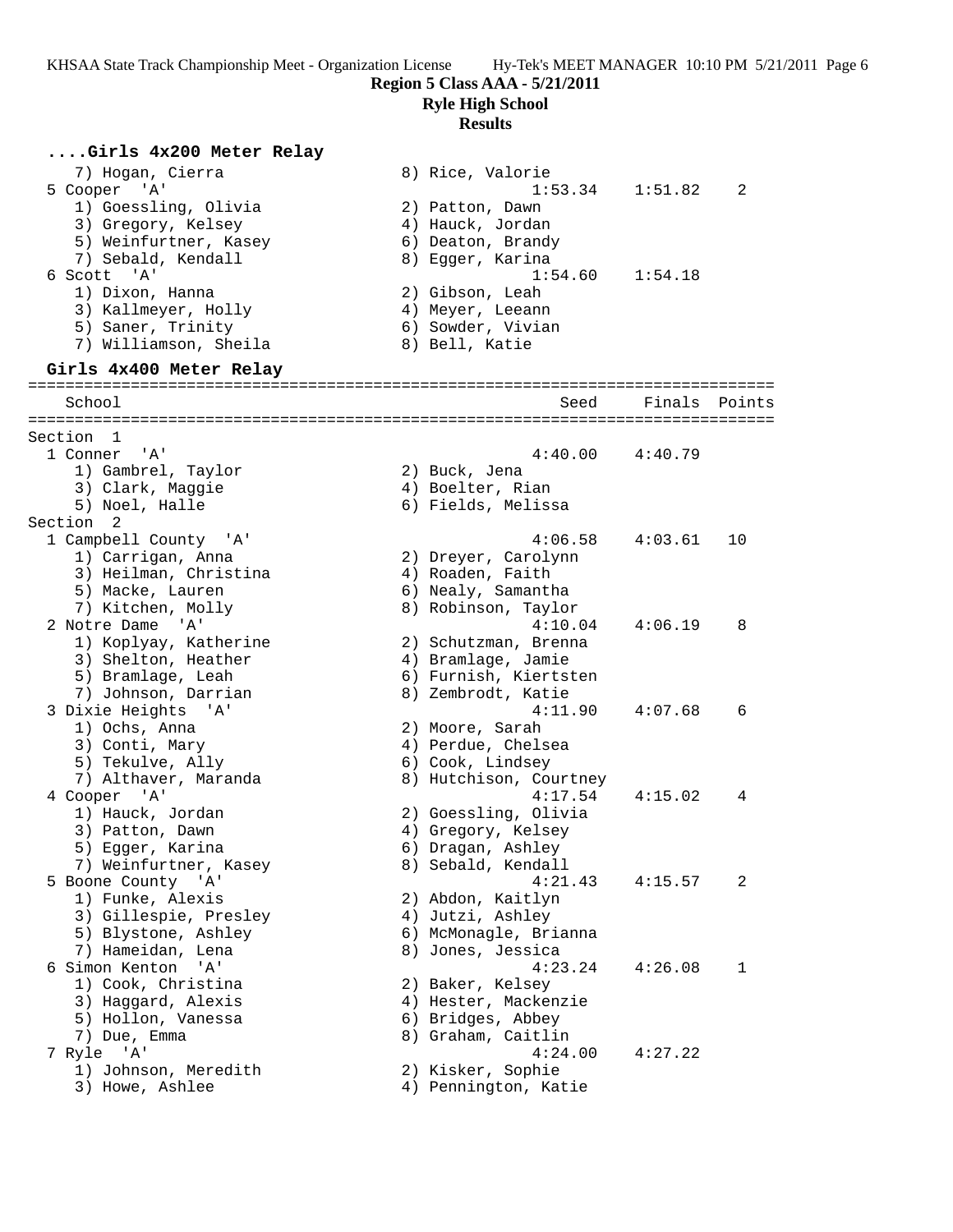**Region 5 Class AAA - 5/21/2011**

**Ryle High School**

#### **Results**

### **....Girls 4x400 Meter Relay**

| 5) Smith, Jordan   | 6) Senvisky, MacKenzie |
|--------------------|------------------------|
| 8 Scott 'A'        | 4:32.06<br>4:44.23     |
| 1) Dixon, Hanna    | 2) Gurley, Dulci       |
| 3) Saner, Trinity  | 4) Sowder, Vivian      |
| 5) Jehn, Natalie   | 6) Radenhausen, Lauren |
| 7) Carter, Kristen | 8) Scribner, Atavia    |

#### **Girls 4x800 Meter Relay**

#### ================================================================================ Seed Finals Points ================================================================================ Section 1<br>1 Campbell County 'A' 1 Campbell County 'A' 10:04.68 9:53.66 10 1) Rose, Haylee 2) Robinson, Taylor 3) Roaden, Faith 4) Dreyer, Carolynn 5) Nealy, Samantha 6) Rauch, Megan 7) Heilman, Christina 8) Carrigan, Anna 2 Boone County 'A' 10:14.34 10:06.20 8 1) Hameidan, Lena 2) Gillespie, Presley 3) Blystone, Ashley (4) Funke, Alexis 5) Harrison, Kayla 6) Persons, Katie 7) Volpenhein, Paige 8) Wheeler, Nicole 3 Cooper 'A' 10:26.04 10:17.16 6 1) Egger, Karina 2) Dragan, Ashley 3) Patton, Dawn 1988 (4) Gregory, Kelsey 5) Goessling, Olivia 6) Prather, Gabby 7) Knapp, Katie 8) Pike, Brooklyn 4 Dixie Heights 'A' 10:27.30 10:26.67 4 1) Tekulve, Ally 2) Bluford, Erica 3) Hutchison, Courtney 4) Moore, Sarah 5) Ochs, Anna 6) Conti, Mary 7) Brown, Caitlin 8) Hackman, Emily 5 Ryle 'A' 10:18.00 10:41.44 2 1) Bales, Jensen 2) Kisker, Sophie 3) Sullivan, Katie 4) Jones, Jacqueline 5) Steffney, Jessica 6) Gonzales, Emily 6 Scott 'A' 10:54.56 10:59.33 1 1) Carter, Kristen 2) Gurley, Dulci 3) Radenhausen, Lauren (and Annangehen, Natalie 5) Scribner, Atavia (6) Martin, Jessica 7) Kitinic, Brianna 8) Dixon, Hanna 7 Conner 'A' 11:13.00 11:48.22 1) Dewar, Shelly 2) Noel, Halle 3) Wilson, Jade 4) Laake, Sarah 5) Cook, Madison 6) Sullenbarger, Laura 7) Cleek, Lauren 8) -- Notre Dame 'A' 10:14.54 DQ Interference 1) List, Mary 2) Schutzman, Brenna 3) McFadden, Monica 4) Shelton, Heather 5) Stenger, Morgan 6) Hemmer, Savannah 7) Green, Sklyer 1988 (1988) Bansen, Amy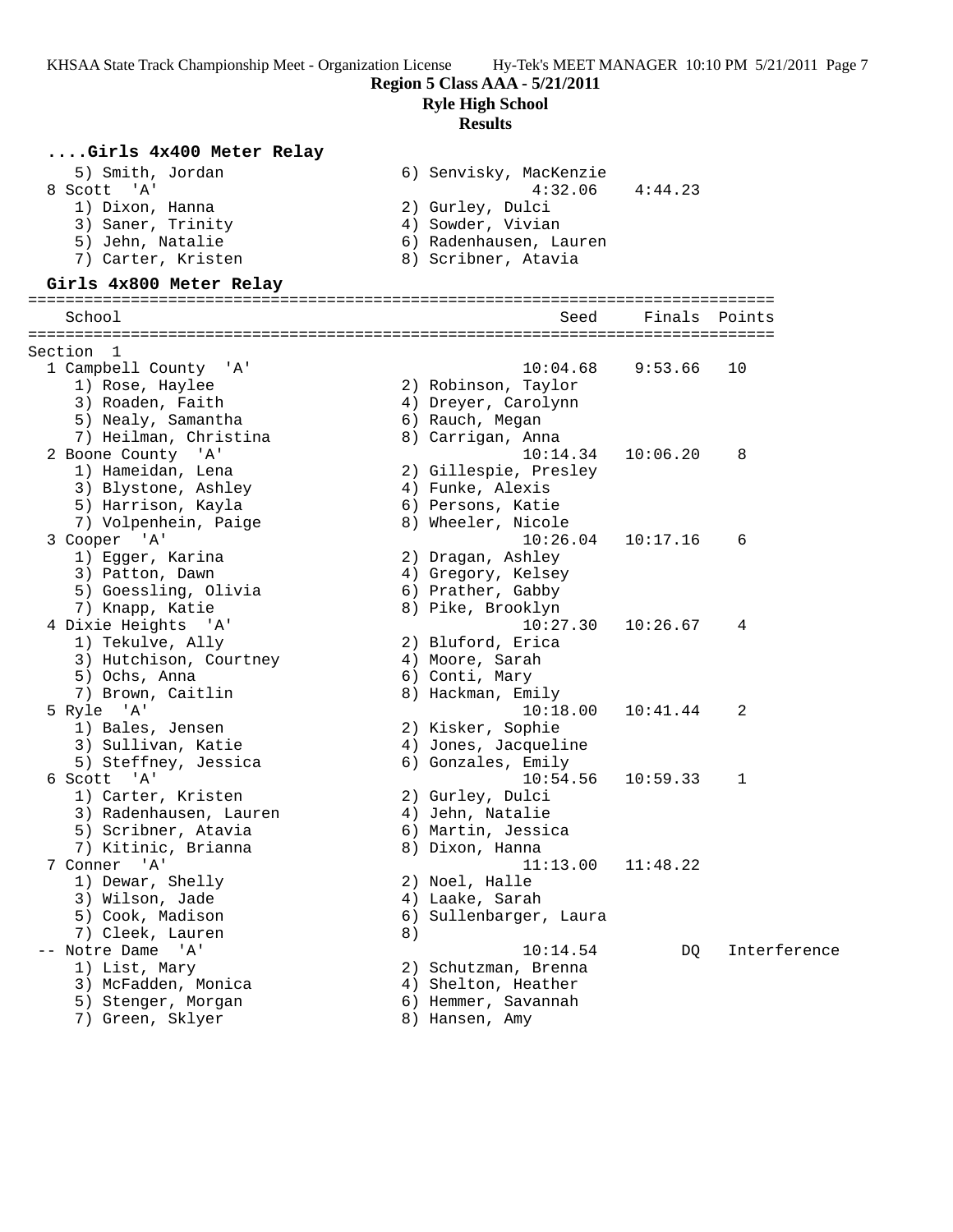## **Region 5 Class AAA - 5/21/2011**

**Ryle High School**

**Results**

#### **Boys 100 Meter Dash**

| Name                   | Year School     | Seed    | Finals Points |                 |
|------------------------|-----------------|---------|---------------|-----------------|
|                        |                 |         |               |                 |
| 1 Dautreuil, Chris     | Grant County    | 12.80   | 12.56         |                 |
| 2 McLean, Michael      | Grant County    | 13.37   | 13.37         |                 |
| Section <sub>2</sub>   |                 |         |               |                 |
| 1 Love, Nate           | Cooper          | 11.83   | 11.68         |                 |
| 2 Webb, Ray            | Simon Kenton    | 12.34   | 11.89         |                 |
| 3 Gregory, Hunter      | Simon Kenton    | 12.36   | 12.00         |                 |
| 4 Presley, Josh        | Campbell County | 11.84   | 12.04         |                 |
| 5 Seiter, William      | Campbell County | 12.14   | 12.16         |                 |
| 6 Walker, Caleb        | Cooper          | 12.60   | 12.26         |                 |
| 7 Groneck, Tyler       | Scott           | 12.60   | 13.38         |                 |
| Section 3              |                 |         |               |                 |
| 1 Leroy, Tony          | Boone County    | 11.74   | 11.36         | 10              |
| 2 Norris-Sayres, Logan | Dixie Heights   | 11.53   | 11.37         | 8               |
| 3 Johnson, Matt        | Scott           | 11.20   | 11.38         | 6               |
| 4 Tetteh, Jeff         | Boone County    | 11.04   | 11.39         | $\overline{4}$  |
| 5 Elliott, Travis      | Ryle            | 11.44   | 11.44         | 2               |
| 6 Fargo, Braden        | Ryle            | 11.78   | 11.52         | $\mathbf{1}$    |
| 7 Wright, Michael      | Conner          | 11.50   | 11.53         |                 |
|                        |                 | 11.70   | 11.84         |                 |
| 8 Gottmann, Kyle       | Conner          |         |               |                 |
| Boys 200 Meter Dash    |                 |         |               |                 |
|                        |                 |         |               |                 |
| Name                   | Year School     | Seed    | Finals Points |                 |
|                        |                 |         |               |                 |
| Section 1              |                 |         |               |                 |
| 1 Mahoney, Grant       | Campbell County | 24.84   | 24.12         |                 |
| 2 Keene, Trevor        | Simon Kenton    | 24.54   | 24.76         |                 |
| 3 Dautreuil, Chris     | Grant County    | 26.90   | 26.32         |                 |
| 4 McLean, Michael      | Grant County    | 27.14   | 26.77         |                 |
| Section 2              |                 |         |               |                 |
| 1 Hutchinson, Mason    | Cooper          | 24.14   | 22.76         | 4               |
| 2 Gottmann, Kyle       | Conner          | 24.10   | 23.68         |                 |
| 3 Webb, Ray            | Simon Kenton    | 24.64   | 24.11         |                 |
| 4 Meyer, Nathan        | Dixie Heights   | 24.38   | 24.90         |                 |
| 5 Strange, Doug        | Campbell County | 24.24   | 26.15         |                 |
| Section 3              |                 |         |               |                 |
| 1 Norris-Sayres, Logan | Dixie Heights   | 22.74   | 22.64         | 10              |
| 2 Elliott, Travis      | Ryle            | 23.04   | 22.65         | 8               |
| 3 Wright, Michael      | Conner          | 22.84   | 22.69         | $6\overline{6}$ |
| 4 Boggs, Luke          | Ryle            | 23.44   | 23.21         | 2               |
| 5 Johnson, Matt        | Scott           | 23.00   | 23.32         | $\mathbf{1}$    |
| 6 Leroy, Tony          | Boone County    | 23.74   | 23.59         |                 |
| 7 Cain, Denzel         | Boone County    | 23.94   | 24.04         |                 |
| 8 Ballinger, Nick      | Cooper          | 23.04   | 24.96         |                 |
|                        |                 |         |               |                 |
| Boys 400 Meter Dash    |                 |         |               |                 |
|                        | Year School     | Seed    | Finals        | Points          |
| Name                   |                 |         |               |                 |
| Section 1              |                 |         |               |                 |
| 1 Hess, Danny          |                 |         | 55.65         |                 |
| 2 Dautreuil, Chris     | Grant County    | 1:00.35 | 59.81         |                 |
|                        | Grant County    |         |               |                 |
| 3 Baumgartner, Chase   | Scott           | 1:05.20 | 1:05.38       |                 |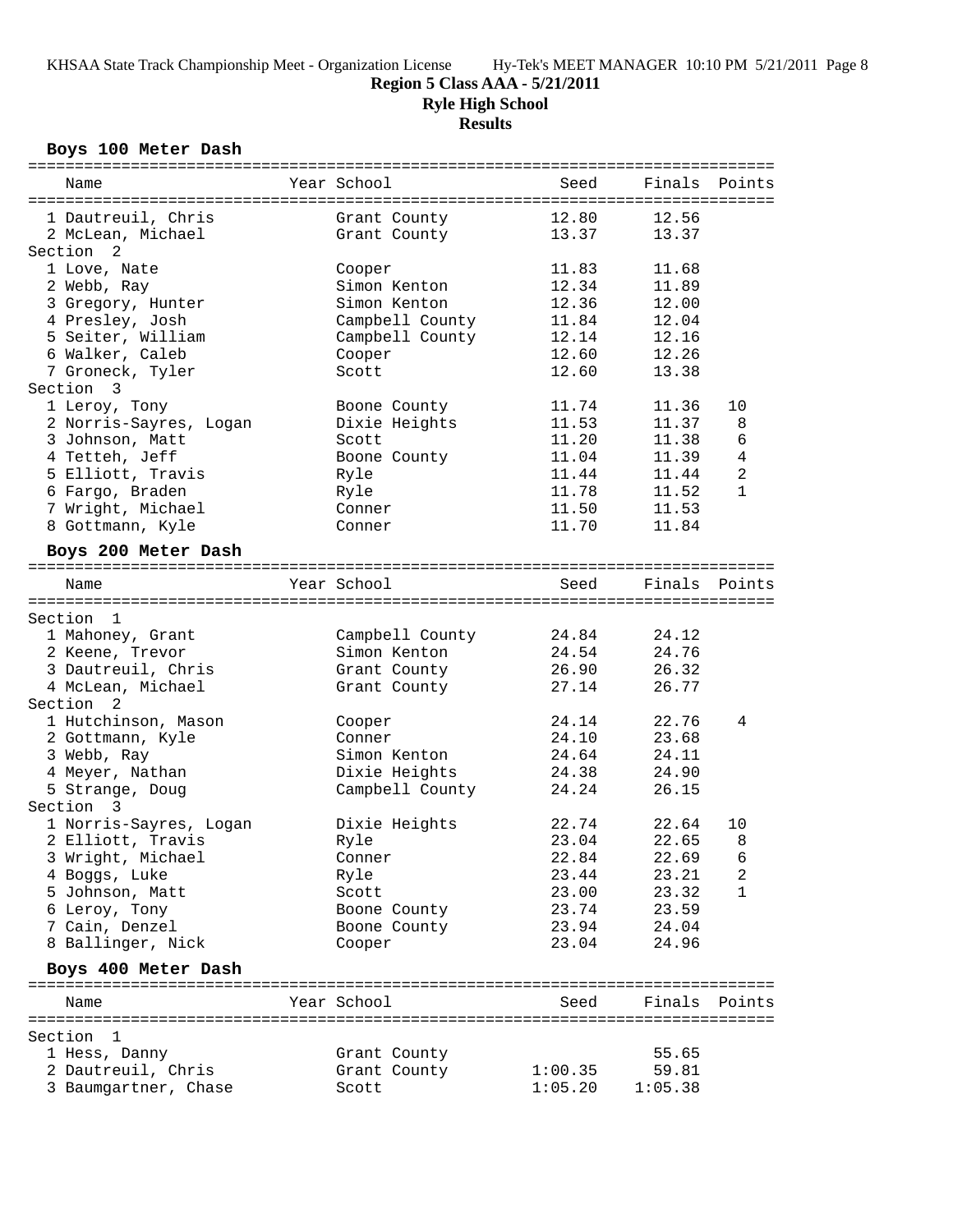**Region 5 Class AAA - 5/21/2011**

**Ryle High School**

**Results**

## **....Boys 400 Meter Dash**

| Section 2           |                                                                                                                               |                                                       |                 |               |                      |
|---------------------|-------------------------------------------------------------------------------------------------------------------------------|-------------------------------------------------------|-----------------|---------------|----------------------|
| 1 Roberts, Kevin    | Simon Kenton                                                                                                                  | 56.54                                                 | 56.46           |               |                      |
| 2 Harshbarger, Cole | Conner                                                                                                                        | 56.00                                                 | 56.86           |               |                      |
| 3 Jackson, Jeremy   | Scott                                                                                                                         | 56.40                                                 | 58.95           |               |                      |
| 4 Anderson, Jordan  | Boone County                                                                                                                  | 55.90                                                 | 59.51           |               |                      |
| 5 Stevens, Ryan     | Simon Kenton                                                                                                                  | 58.93                                                 | 1:01.02         |               |                      |
| Section 3           |                                                                                                                               |                                                       |                 |               |                      |
| 1 Hutchinson, Mason | Cooper                                                                                                                        | 51.48                                                 | 50.36           | 10            |                      |
| 2 Caudill, Joey     | Dixie Heights                                                                                                                 | 52.14                                                 | 51.75           | 8             |                      |
| 3 Ballinger, Nick   | Cooper                                                                                                                        | 51.94                                                 | 52.09           | 6             |                      |
| 4 Strange, Doug     | Campbell County                                                                                                               |                                                       | $52.94$ $52.48$ | 4             |                      |
| 5 Mahoney, Grant    | Campbell County                                                                                                               |                                                       | 53.28 53.39     | 2             |                      |
| 6 Smith, Cy         | Conner                                                                                                                        |                                                       | 54.40 53.90     | $\mathbf{1}$  |                      |
| 7 Culbertson, Caleb | Ryle                                                                                                                          |                                                       | 54.44 55.41     |               |                      |
| -- Konate, Ibrahim  | Boone County                                                                                                                  | 54.74                                                 | DQ              |               | Steped out of lane r |
|                     |                                                                                                                               |                                                       |                 |               |                      |
| Boys 800 Meter Run  |                                                                                                                               |                                                       |                 |               |                      |
| Name                | Year School                                                                                                                   | Seed                                                  |                 | Finals Points |                      |
|                     |                                                                                                                               |                                                       |                 |               |                      |
| Section 1           |                                                                                                                               |                                                       |                 |               |                      |
| 1 Rawe, Ben         |                                                                                                                               |                                                       |                 | 10            |                      |
| 2 Reekers, Matt     | Dixie Heights                                                                                                                 |                                                       | 2:04.99         | 8             |                      |
| 3 Schultz, Michael  | Grant County 2:06.81 2:05.52                                                                                                  |                                                       |                 | 6             |                      |
| 4 Menkhaus, Billy   | Dixie Heights 2:05.80 2:07.43                                                                                                 |                                                       |                 | 4             |                      |
| 5 Bach, Kurt        |                                                                                                                               |                                                       | 2:08.42         | 2             |                      |
| 6 Replogle, Mason   | Campbell County<br>Cooper<br>2:07.23 2:08.42<br>Cooper<br>2:09.64 2:09.22<br>Conner 2:05.60 2:09.25<br>Conner 2:08.00 2:12.23 |                                                       |                 | $\mathbf 1$   |                      |
| 7 Ostertag, Nick    |                                                                                                                               |                                                       |                 |               |                      |
| 8 Hofele, Ross      |                                                                                                                               |                                                       |                 |               |                      |
| 9 Brennan, Ethan    | Cooper                                                                                                                        | $2:11.64$ $2:12.43$                                   |                 |               |                      |
| 10 Mefford, Brandon | Ryle                                                                                                                          | 2:15.90                                               | 2:12.59         |               |                      |
| 11 Griesinger, Alex | Boone County                                                                                                                  | 2:10.00                                               | 2:13.52         |               |                      |
| 12 Stahl, Jordon    | Simon Kenton                                                                                                                  | 2:13.70 2:14.07<br>2:14.54 2:19.57<br>2:08.16 2:19.96 |                 |               |                      |
| 13 Pratt, Trenton   | Ryle                                                                                                                          |                                                       |                 |               |                      |
| 14 Strange, Michael | Simon Kenton                                                                                                                  |                                                       |                 |               |                      |
| 15 Heath, Jacob     | Scott                                                                                                                         | 2:22.50                                               | 2:23.38         |               |                      |
| Boys 1600 Meter Run |                                                                                                                               |                                                       |                 |               |                      |
|                     |                                                                                                                               |                                                       |                 |               |                      |
| Name                | Year School                                                                                                                   | Seed                                                  |                 | Finals Points |                      |
| 1 Rawe, Ben         | Campbell County $4:35.70$ $4:34.94$ 10                                                                                        |                                                       |                 |               |                      |
| 2 Reekers, Matt     | Dixie Heights                                                                                                                 | 4:40.63                                               | 4:35.24         | 8             |                      |
| 3 Pair, Stephen     | Boone County                                                                                                                  | 4:33.04                                               | 4:35.29         | 6             |                      |
| 4 Jones, Casey      | Simon Kenton                                                                                                                  | 4:43.64                                               | 4:46.69         | 4             |                      |
| 5 Menkhaus, Michael | Dixie Heights                                                                                                                 | 4:42.24                                               | 4:50.10         | 2             |                      |
| 6 Hanrahan, Keegan  | Scott                                                                                                                         | 4:55.20                                               | 4:53.74         | 1             |                      |
| 7 Griesinger, Adam  | Boone County                                                                                                                  | 5:05.00                                               | 4:55.36         |               |                      |
| 8 Tursic, Andrew    | Ryle                                                                                                                          | 5:02.00                                               | 4:59.55         |               |                      |
| 9 Blank, Andrew     | Cooper                                                                                                                        | 4:54.34                                               | 5:05.38         |               |                      |
| 10 Kelter, Aaron    | Cooper                                                                                                                        | 5:10.64                                               | 5:11.36         |               |                      |
| 11 Bryan, Austin    | Campbell County                                                                                                               | 4:56.24                                               | 5:12.07         |               |                      |
| 12 Baker, AJ        | Ryle                                                                                                                          | 5:10.57                                               | 5:20.08         |               |                      |
| 13 Baker, Jarred    | Grant County                                                                                                                  | 5:12.99                                               | 5:21.07         |               |                      |
| 14 Holbrook, Jaggar | Simon Kenton                                                                                                                  | 5:18.31                                               | 5:21.10         |               |                      |
|                     |                                                                                                                               |                                                       |                 |               |                      |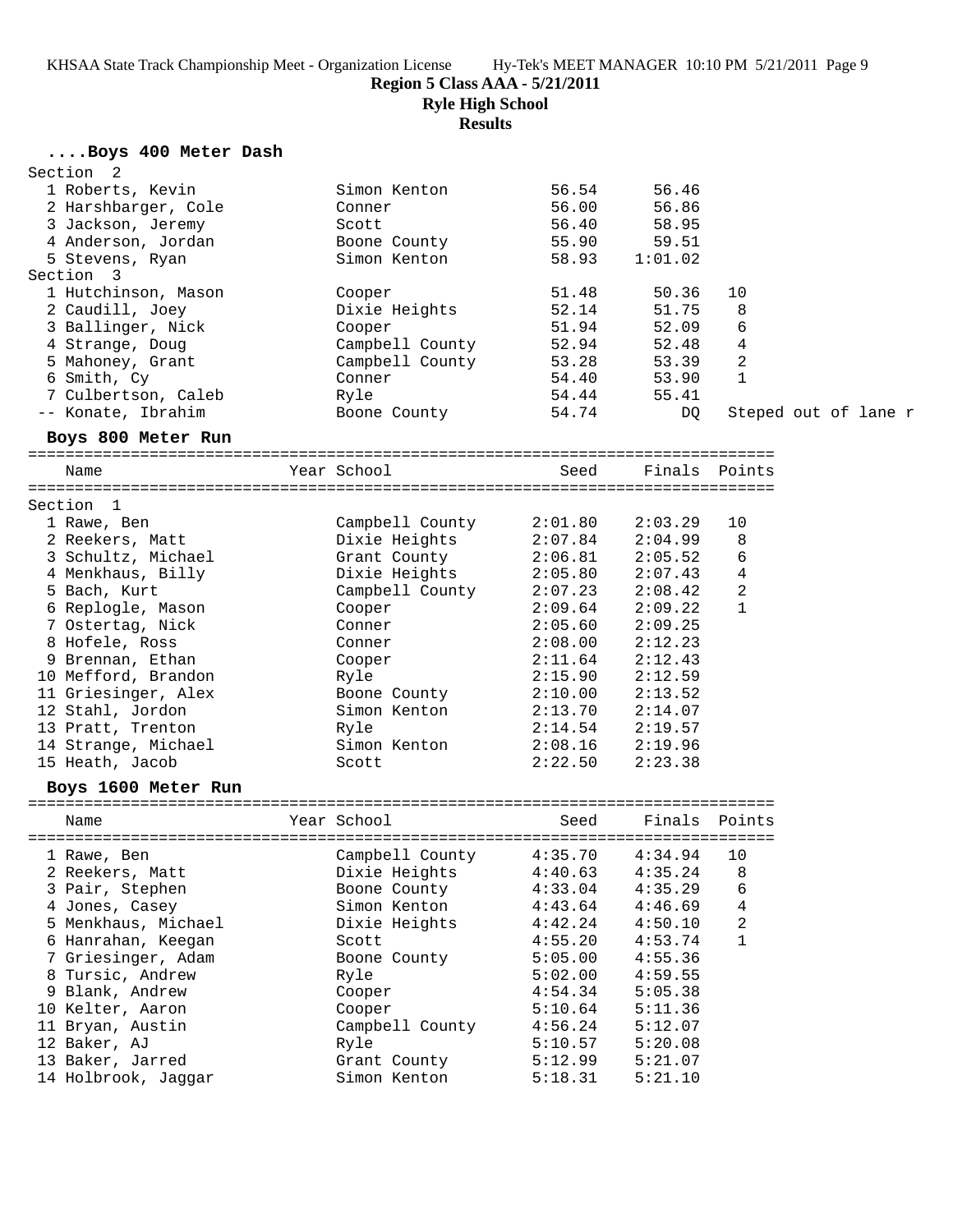**Region 5 Class AAA - 5/21/2011**

**Ryle High School**

## **Results**

| Boys 1600 Meter Run    |                 |          |          |                |
|------------------------|-----------------|----------|----------|----------------|
| 15 Heath, Jacob        | Scott           | 5:17.80  | 5:23.51  |                |
| 16 Smith, Brett        | Grant County    | 5:27.11  | 5:36.53  |                |
| Boys 3200 Meter Run    |                 |          |          |                |
|                        |                 |          |          |                |
| Name                   | Year School     | Seed     | Finals   | Points         |
|                        |                 |          |          |                |
| 1 Menkhaus, Michael    | Dixie Heights   | 10:02.72 | 10:12.67 | 10             |
| 2 Pair, Stephen        | Boone County    | 10:05.41 | 10:16.01 | 8              |
| 3 McGehee, Max         | Dixie Heights   | 10:13.44 | 10:16.01 | 6              |
| 4 Turner, Ben          | Conner          | 9:54.00  | 10:33.14 | $\overline{4}$ |
| 5 Baker, Brady         | Cooper          | 10:20.94 | 10:42.43 | $\overline{a}$ |
| 6 Pierce, Brett        | Scott           | 10:08.00 | 10:45.15 | $\mathbf{1}$   |
| 7 Edmondson, Tyler     | Grant County    | 10:53.02 | 11:02.74 |                |
| 8 Gaddie, Jack         | Conner          | 11:08.00 | 11:18.73 |                |
| 9 Vonderporten, Mark   | Cooper          | 11:23.07 | 11:20.81 |                |
| 10 Jones, Casey        | Simon Kenton    | 11:04.20 | 11:26.02 |                |
| 11 Greenhill, Noah     | Ryle            | 11:17.90 | 11:28.20 |                |
| 12 Hanrahan, Keegan    | Scott           | 10:47.20 | 11:38.90 |                |
| 13 Kay, Parker         | Ryle            | 11:13.00 | 11:40.04 |                |
| 14 Valdez, Dylan       | Campbell County | 10:47.12 | 11:40.25 |                |
| 15 Lackey, Kevin       | Campbell County | 11:32.80 | 12:00.06 |                |
| 16 Koch, Cody          | Simon Kenton    | 11:49.20 | 12:01.06 |                |
| 17 Smith, Brett        | Grant County    | 11:30.19 | 12:40.47 |                |
|                        |                 |          |          |                |
| Boys 110 Meter Hurdles |                 |          |          |                |
| Name                   | Year School     | Seed     | Finals   | Points         |
|                        |                 |          |          |                |
| 1 Vanlandingham, Dylan | Cooper          | 18.24    | 17.46    | 1              |
| 2 Bayyari, Mohammed    | Campbell County | 18.34    | 17.74    |                |
| 3 Young, Brent         | Grant County    | 19.54    | 20.20    |                |
| 4 Dionne, Danny        | Grant County    | 19.70    | 20.31    |                |
| 5 Groeschen, Coty      | Scott           | 19.30    | 20.32    |                |
| Section<br>2           |                 |          |          |                |
| 1 Huntley, Jeff        | Ryle            | 15.34    | 15.08    | 10             |
| 2 McConvey, Tanner     | Ryle            | 15.84    | 15.26    | 8              |
| 3 Naber, Trey          | Dixie Heights   | 15.61    | 15.40    | 6              |
| 4 Howell, Austin       | Boone County    | 16.24    | 15.93    | $\overline{4}$ |
| 5 Suthoff, Jon         | Cooper          | 17.04    | 17.45    | 2              |
| 6 Gadd, Shayne         | Boone County    | 18.00    | 18.28    |                |
| 7 Canaday, Cody        | Campbell County | 16.64    | 19.59    |                |
|                        |                 |          |          |                |
| Boys 300 Meter Hurdles |                 |          |          |                |
| Name                   | Year School     | Seed     | Finals   | Points         |
|                        |                 |          |          |                |
| 1 Rodriques, Christian | Boone County    | 47.30    | 46.26    |                |
| 2 Brashear, Steven     | Conner          | 48.24    | 48.05    |                |
| 3 Dionne, Danny        | Grant County    | 50.57    | 49.03    |                |
| 4 Keene, Trevor        | Simon Kenton    | 46.97    | 49.37    |                |
| 5 Lawson, Chris        | Conner          | 51.70    | 50.10    |                |
| 6 Miller, Drew         | Scott           | 48.74    | 50.21    |                |
| 7 Gerig, Hunter        | Simon Kenton    | 51.34    | 50.82    |                |
| 8 Young, Brent         | Grant County    | 49.23    | 51.69    |                |
|                        |                 |          |          |                |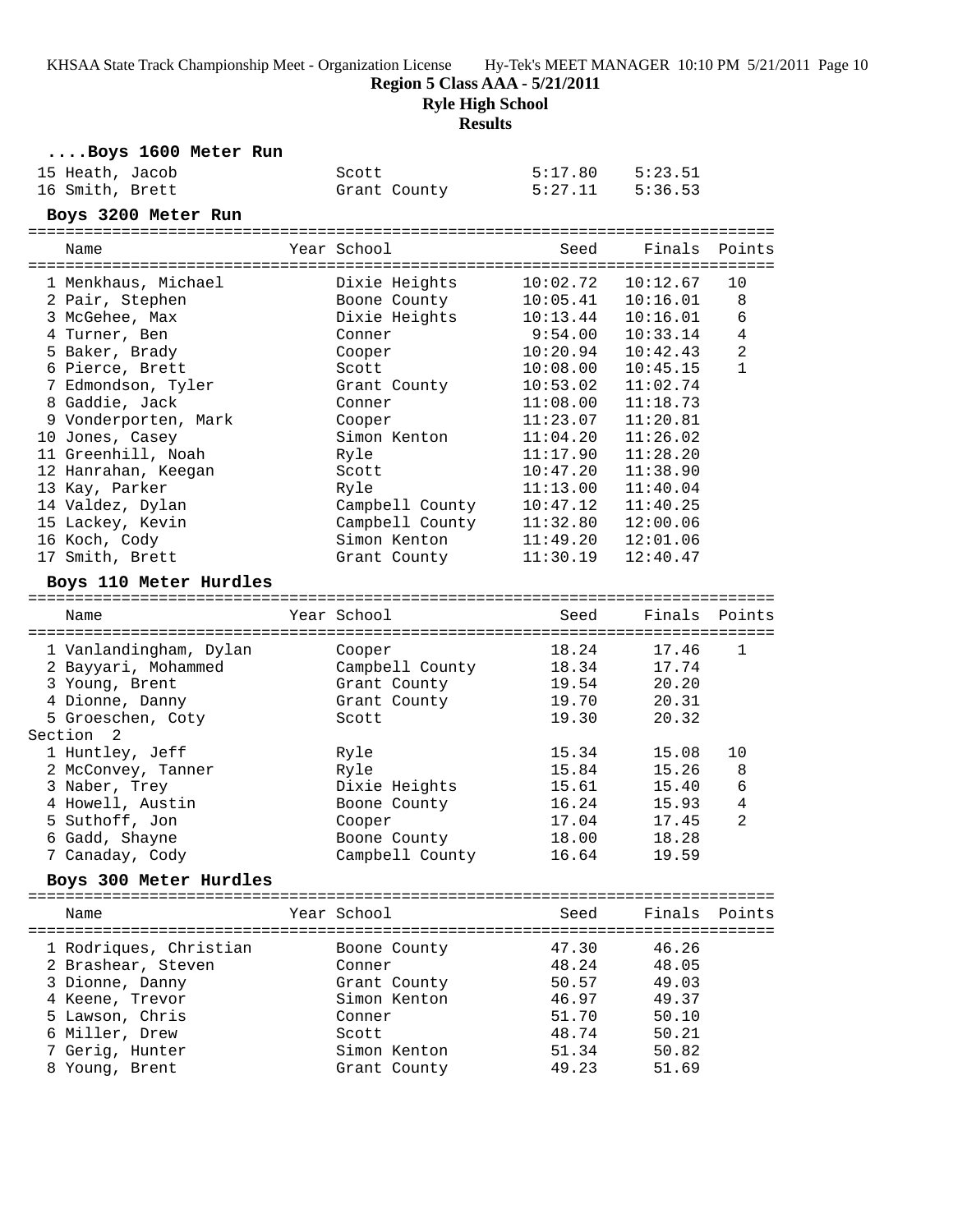**Region 5 Class AAA - 5/21/2011**

**Ryle High School**

**Results**

# **....Boys 300 Meter Hurdles**

| Section<br>- 3         |                           |                         |                |              |
|------------------------|---------------------------|-------------------------|----------------|--------------|
| 1 Naber, Trey          | Dixie Heights             | 40.14                   | 39.93          | 10           |
| 2 McConvey, Tanner     | Ryle                      | 42.14                   | 42.37          | 8            |
| 3 Huntley, Jeff        | Ryle                      | 41.44                   | 43.44          | 6            |
| 4 Howell, Austin       | Boone County              | 42.84                   | 43.46          | 4            |
| 5 Groeschen, Coty      | Scott                     | 45.94                   | 45.05          | 2            |
| 6 Bayyari, Mohammed    | Campbell County           | 45.94                   | 45.18          | $\mathbf{1}$ |
|                        |                           | 45.02                   |                |              |
| 7 Michaels, Josh       | Cooper<br>Campbell County | 45.94                   | 45.26<br>46.57 |              |
| 8 Canaday, Cody        |                           |                         |                |              |
| Boys 4x100 Meter Relay |                           |                         |                |              |
| School                 |                           | Seed                    | Finals         | Points       |
| Section 1              |                           |                         |                |              |
| 1 Ryle 'A'             |                           | 44.54                   | 43.97          | 10           |
| 1) Elliott, Travis     | 2) Nutter, Jake           |                         |                |              |
| 3) Boggs, Luke         | 4) Fargo, Braden          |                         |                |              |
| 5) Huntley, Jeff       | 6) Salmen, Nick           |                         |                |              |
| 7) Kennedy, Nick       | 8) Mason, Zhock           |                         |                |              |
| 2 Dixie Heights 'A'    |                           | 44.84                   | 44.13          | 8            |
| 1) Furman, Alex        | 2) Caudill, Joey          |                         |                |              |
| 3) Sikra, Chris        |                           | 4) Norris-Sayres, Logan |                |              |
| 5) Meyer, Nathan       | 6) Hartman, Jacob         |                         |                |              |
| 7) Payne, Miles        | 8) Centner, Cole          |                         |                |              |
|                        |                           | 45.04                   | 44.69          | 6            |
| 3 Boone County 'A'     |                           |                         |                |              |
| 1) Leroy, Tony         | 2) Tetteh, Jeff           |                         |                |              |
| 3) Howell, Austin      | 4) Cain, Denzel           |                         |                |              |
| 5) Konate, Ibrahim     | 6) McGarr, Brendan        |                         |                |              |
| 7) Smith, Tanner       | 8)                        |                         |                |              |
| 4 Simon Kenton 'A'     |                           | 45.14                   | 45.27          | 4            |
| 1) Powell, Sage        | 2) Harris, Dylan          |                         |                |              |
| 3) Webb, Ray           | 4) Reilly, Matt           |                         |                |              |
| 5) Powell, Nate        | 6) Gregory, Hunter        |                         |                |              |
| 7) Pence, Sheldon      | 8) Keene, Trevor          |                         |                |              |
| 5 Conner 'A'           |                           | 45.40                   | 46.54          | 2            |
| 1) Gottmann, Kyle      | 2) Smith, Cy              |                         |                |              |
| 3) Wright, Michael     | 4) Iles, Sam              |                         |                |              |
| 5) Kennedy, Blake      | 6) Gottmann, Nick         |                         |                |              |
| 7) Crews, Chris        | 8) Hofele, Ross           |                         |                |              |
| 6 Campbell County 'A'  |                           | 47.24                   | 46.68          | 1            |
| 1) Long, Doug          | 2) Seiter, William        |                         |                |              |
| 3) Knaley, Stewart     | 4) Presley, Josh          |                         |                |              |
| 5) Canaday, Cody       | 6) Mahoney, Grant         |                         |                |              |
| 7) Strange, Doug       | 8) Bayyari, Mohammed      |                         |                |              |
| 7 Cooper 'A'           |                           | 47.04                   | 48.14          |              |
| 1) Love, Nate          | 2) Bechtol, Conner        |                         |                |              |
| 3) Huang, Jeff         | 4) Walker, Caleb          |                         |                |              |
|                        |                           |                         |                |              |
| 5) Henderson, Kyle     | 6) Ulerick, Austin        |                         |                |              |
| 7) Swikert, Daniel     | 8) Browning, Austin       |                         |                |              |
| 8 Scott 'A'            |                           | 46.00                   | 49.72          |              |
| 1) Marksberry, Alex    | 2) Sowder, Ryan           |                         |                |              |
| 3) Groneck, Tyler      | 4) Groeschen, Coty        |                         |                |              |
| 5) Hart, Cameron       | 6) Roberts, Philip        |                         |                |              |
| 7) Johnson, Matt       | 8)                        |                         |                |              |
|                        |                           |                         |                |              |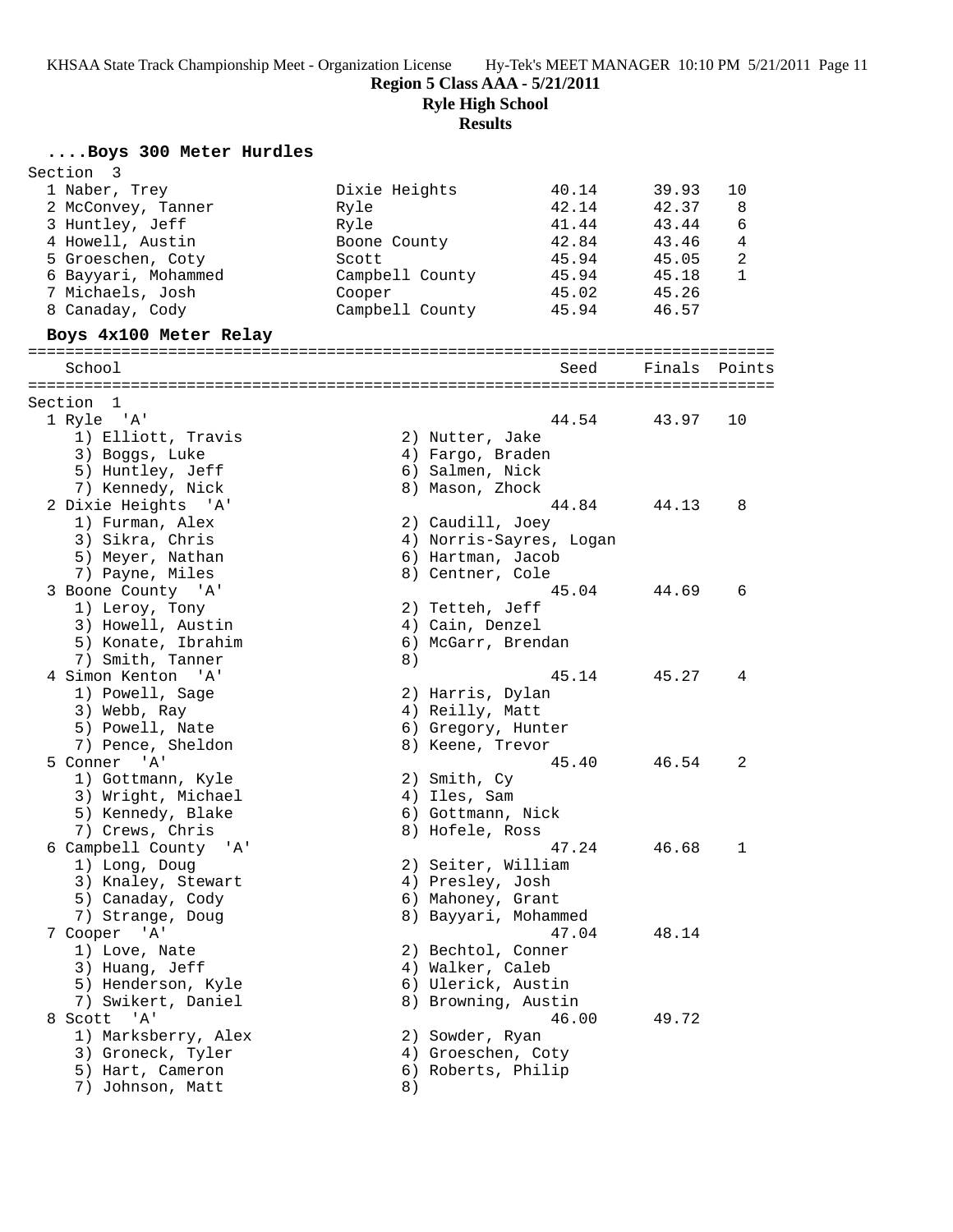# **Region 5 Class AAA - 5/21/2011**

**Ryle High School**

#### **Results**

## **Boys 4x200 Meter Relay**

| School                                  |    | Seed                  | Finals        | Points      |
|-----------------------------------------|----|-----------------------|---------------|-------------|
|                                         |    | 1:33.01               | 1:32.37       |             |
| 1 Dixie Heights 'A'<br>1) Meyer, Nathan |    | 2) Naber, Trey        |               | 10          |
| 3) Sikra, Chris                         |    | 4) Caudill, Joey      |               |             |
| 5) Furman, Alex                         |    | 6) Schuchter, Kyle    |               |             |
| 7) Norris-Sayres, Logan                 |    | 8) Hushebeck, Michael |               |             |
| 2 Cooper 'A'                            |    | 1:33.08               | 1:33.14       | 8           |
| 1) Love, Nate                           |    | 2) Shinkle, Chris     |               |             |
| 3) Ballinger, Nick                      |    | 4) Hutchinson, Mason  |               |             |
| 5) Henderson, Kyle                      |    | 6) Bechtol, Conner    |               |             |
| 7) Walker, Caleb                        |    | 8) Michaels, Josh     |               |             |
| 3 Campbell County 'A'                   |    | 1:36.90               | 1:35.03       | 6           |
| 1) Mahoney, Grant                       |    | 2) Strange, Doug      |               |             |
| 3) Seiter, William                      |    | 4) Long, Doug         |               |             |
| 5) Knaley, Stewart                      |    | 6) Presley, Josh      |               |             |
| 7) Bayyari, Mohammed                    |    | 8) Canaday, Cody      |               |             |
| 4 Conner 'A'                            |    | 1:34.10               | 1:35.61       | 4           |
| 1) Gottmann, Kyle                       |    | 2) Wright, Michael    |               |             |
| 3) Iles, Sam                            |    | 4) Kennedy, Blake     |               |             |
| 5) Smith, Cy                            |    | 6) Hofele, Ross       |               |             |
| 7) Gottmann, Nick                       |    | 8) Crews, Chris       |               |             |
| 5 Boone County 'A'                      |    | 1:35.04               | 1:35.93       | 2           |
| 1) Leroy, Tony                          |    | 2) Tetteh, Jeff       |               |             |
| 3) Howell, Austin                       |    | 4) Cain, Denzel       |               |             |
| 5) Konate, Ibrahim                      |    | 6) McGarr, Brendan    |               |             |
| 7) Smith, Tanner                        | 8) |                       |               |             |
| 6 Simon Kenton 'A'                      |    | 1:35.64               | 1:37.03       | $\mathbf 1$ |
| 1) Webb, Ray                            |    | 2) Harris, Dylan      |               |             |
| 3) Keene, Trevor                        |    | 4) Stephens, David    |               |             |
| 5) Pence, Sheldon                       |    | 6) Stevens, Ryan      |               |             |
| 7) Winkler, Ryan                        |    | 8) Gregory, Hunter    |               |             |
| 7 Scott 'A'                             |    | 1:35.40               | 1:39.74       |             |
| 1) Marksberry, Alex                     |    | 2) Johnson, Matt      |               |             |
| 3) Sowder, Ryan                         |    | 4) Groneck, Tyler     |               |             |
| 5) Hart, Cameron                        |    | 6) Roberts, Philip    |               |             |
| 7) Groeschen, Coty                      | 8) |                       |               |             |
| -- Ryle 'A'                             |    | 1:32.54               | DNF           |             |
| 1) Boggs, Luke                          |    | 2) Fargo, Braden      |               |             |
| 3) Nutter, Jake                         |    | 4) Elliott, Travis    |               |             |
| 5) Salmen, Nick                         |    | 6) Kennedy, Nick      |               |             |
| 7) Culbertson, Caleb                    |    | 8) Hill, Ryan         |               |             |
| Boys 4x400 Meter Relay                  |    |                       |               |             |
|                                         |    |                       |               |             |
| School                                  |    | Seed                  | Finals Points |             |
| 'A'<br>1 Scott                          |    | 4:06.00               | 4:22.34       |             |
| 1) Sowder, Ryan                         |    | 2) Pierce, Brett      |               |             |
| 3) Myers, Colin                         |    | 4) Hanrahan, Keegan   |               |             |
| 5) Jackson, Jeremy                      |    | 6) Heath, Jacob       |               |             |
| 7) Miller, Drew                         |    | 8) Baumgartner, Chase |               |             |
| Section 2                               |    |                       |               |             |
| 1 Cooper<br>' 'A '                      |    | 3:34.04               | 3:28.67       | 10          |
| 1) Shinkle, Chris                       |    | 2) Henderson, Kyle    |               |             |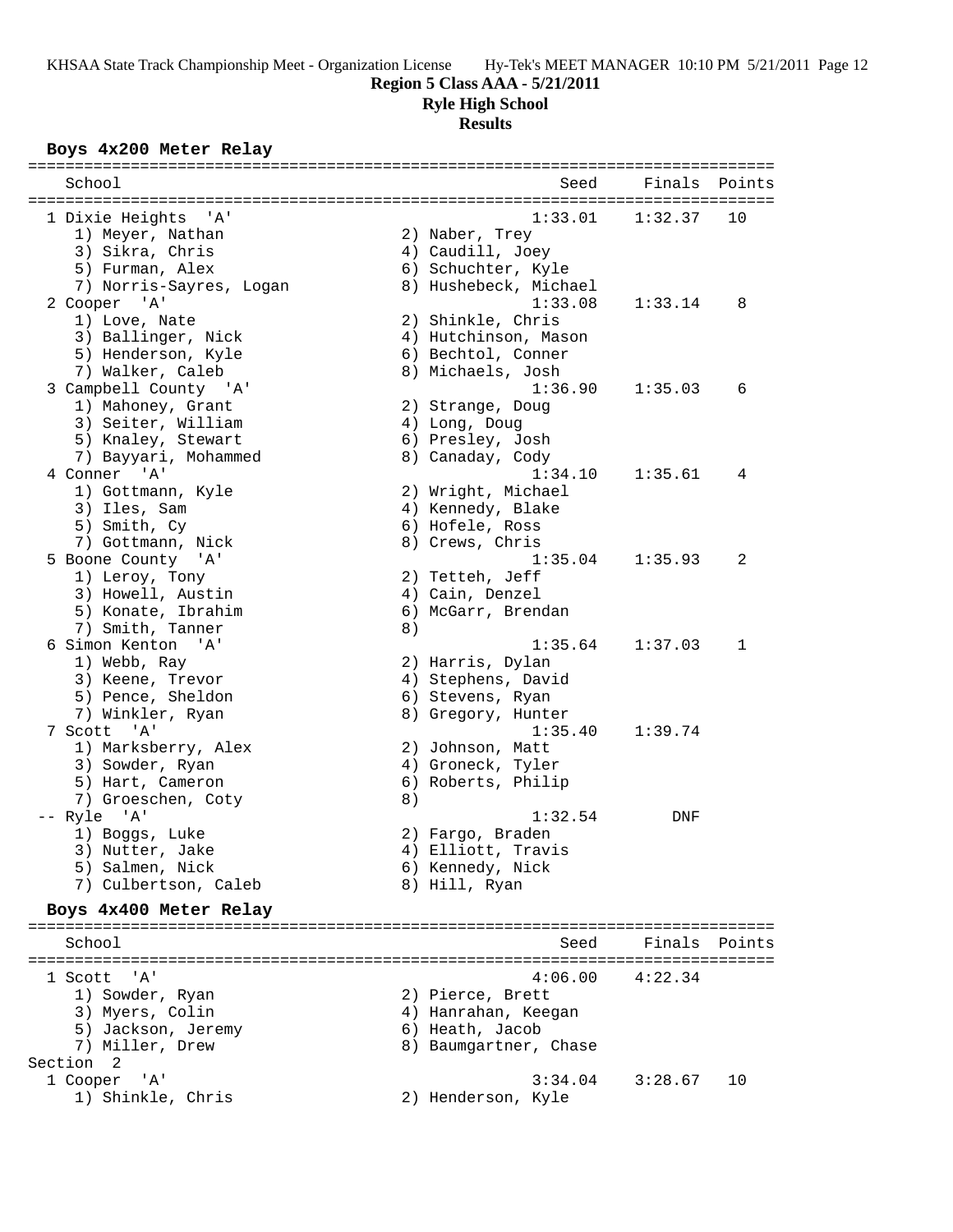### **Region 5 Class AAA - 5/21/2011**

**Ryle High School**

#### **Results**

### **....Boys 4x400 Meter Relay**

3) Ballinger, Nick (4) Hutchinson, Mason 5) Blevins, Joe 7) Michaels, Josh 2 Dixie Heights 'A' 1) Hartman, Jacob 3) Caudill, Joey 5) Norris-Sayres, Logan 7) Centner, Cole 3 Campbell County 'A' 1) Hubbard, Tyler 3) Strange, Doug 5) Bach, Kurt 7) Knaley, Stewart 4 Ryle 'A' 1) Yoakum, Elliot 3) Mason, Zhock 5) Elliott, Travis 7) McConvey, Tanner 5 Simon Kenton 'A' 1) Powell, Sage 3) Roberts, Kevin 5) Fisk, Bain 7) Keene, Trevor 6 Boone County 'A' 1) Konate, Ibrahim 3) McGarr, Brendan 5) Burgess, Josh 7) Griesinger, Alex 7 Conner 'A' 1) Hofele, Ross 3) Smith, Cy 5) Gottmann, Nick 7) Kennedy, Blake 8 Grant County 'A' 1) Hess, Danny 3) Gouge, Brandon 5) Davis, Nathan 7) Edmondson, Tyler **Boys 4x800 Meter Relay** ================================================================================ School Seed Finals Points ================================================================================ Section 1 1 Campbell County 'A' 1) Bach, Kurt 3) Rawe, Ben<br>5) Strange, Doug 6) Valdez, Dylan<br>8) 7) Bryan, Austin 2 Dixie Heights 'A' 8:35.94 8:26.87 8 1) Menkhaus, Michael 2) Menkhaus, Billy 3) Reekers, Matt (4) Payne, Miles 5) Gross, Charles 6) Schuchter, Kyle

7) Hartman, Jacob 8) Caudill, Joey

|    | 1, hacchinisch, rasch<br>6) Replogle, Mason |                     |    |
|----|---------------------------------------------|---------------------|----|
|    | 8) Walker, Caleb                            | $3:31.54$ $3:33.86$ | 8  |
|    | 2) Naber, Trey                              |                     |    |
|    | 4) Reekers, Matt                            |                     |    |
|    | 6) Hushebeck, Michael                       |                     |    |
|    | 8) Mohring, Zach                            |                     |    |
|    | 3:36.27                                     | 3:35.44             | 6  |
|    | 2) Mahoney, Grant                           |                     |    |
|    | 4) Rawe, Ben                                |                     |    |
|    | 6) Long, Doug                               |                     |    |
|    | 8) Bayyari, Mohammed                        |                     |    |
|    | 3:35.95                                     | 3:35.55             | 4  |
|    | 2) Fargo, Braden                            |                     |    |
|    | 4) Nutter, Jake                             |                     |    |
|    | 6) Boggs, Luke                              |                     |    |
|    | 8) Culbertson, Caleb                        |                     |    |
|    | 3:41.04                                     | 3:44.51             | 2  |
|    | 2) Strange, Michael                         |                     |    |
|    | 4) Reilly, Matt                             |                     |    |
|    | 6) Stahl, Jordon                            |                     |    |
|    | 8) Holbrook, Jaggar                         |                     |    |
|    | 3:39.90                                     | 3:46.24             | 1  |
|    | 2) Cain, Denzel                             |                     |    |
|    | 4) Pair, Stephen                            |                     |    |
|    | 6) Griesinger, Adam                         |                     |    |
|    | 8) Anderson, Jordan                         |                     |    |
|    | 3:41.00                                     | 3:49.99             |    |
|    | 2) Ostertag, Nick                           |                     |    |
|    | 4) Harshbarger, Cole                        |                     |    |
|    | 6) Lawson, Chris                            |                     |    |
|    | 8) Iles, Sam                                |                     |    |
|    | 3:45.24                                     | 3:56.75             |    |
|    | 2) Jackson, Dylan                           |                     |    |
|    | 4) Schultz, Michael                         |                     |    |
|    | 6) Dautreuil, Chris                         |                     |    |
| 8) |                                             |                     |    |
|    |                                             |                     |    |
|    |                                             | Seed Finals Poir    |    |
|    |                                             |                     |    |
|    |                                             |                     |    |
|    |                                             | $8:28.55$ $8:23.94$ | 10 |
|    | 2) Orth, Aaron                              |                     |    |
|    | 4) Hubbard, Tyler                           |                     |    |

# 3 Cooper 'A' 8:37.46 8:32.57 6